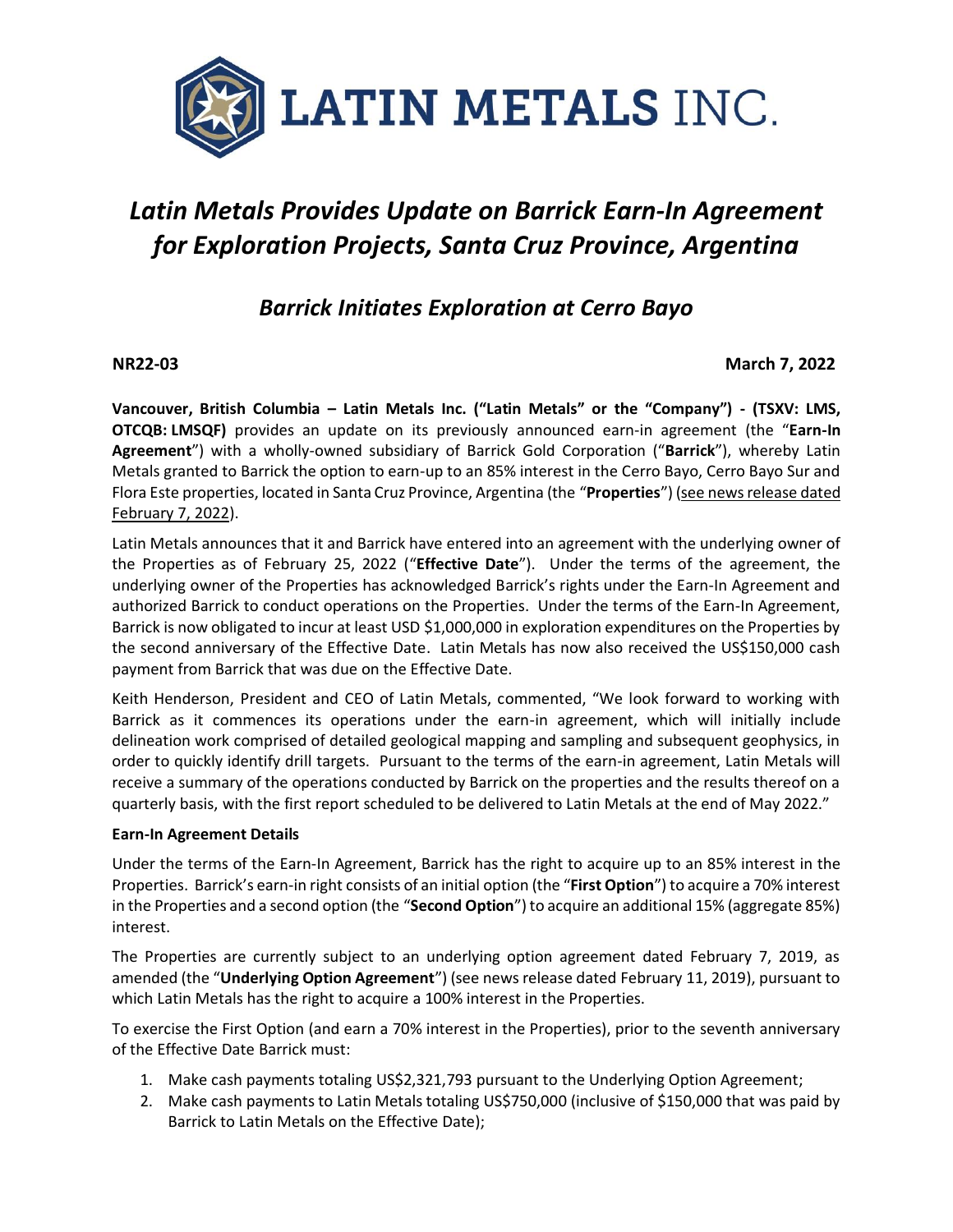- 3. Incur exploration expenditures with respect to the Properties totaling US\$5,000,000; and
- 4. Prepare and deliver to Latin Metals a Preliminary Economic Assessment prepared in accordance with National Instrument 43-101 *Standards of Disclosure for Mineral Projects* ("**NI 43-101**").

To exercise the Second Option (and earn an additional 15% interest in the Properties), prior to the ninth anniversary of the Effective Date Barrick must:

- 1. Make additional cash payments to Latin Metals totaling US\$425,000 (for an aggregate of US\$1,175,000); and
- 2. Sole fund all costs and deliver to Latin Metals a Prefeasibility Study prepared in accordance with NI 43-101.

Barrick may at any time during the term of the Earn-In Agreement accelerate the timing for payment of any or all cash payments to Latin Metals and the underlying owner of the Properties, delivery of technical studies, and incurring exploration expenditures.

#### **Investor Relations and Marketing**

The Company has engaged Business Financial Network ("BFN") for an initial period of three months, renewable for an additional three months. As consideration, the Company will pay a monthly fee of \$10,000 per month. Roger Choudhury, the founder, and host of BFN has been broadcasting updates and news on selected companies via YouTube, Facebook, LinkedIn, Twitter, Instagram, Blogger, and other social media sites for several years and now enjoys a community of 50,000 members that is growing daily. BFN's daily YouTube show provides professionally vetted, in-depth information about selected companies via various broadcast formats. To the Company's knowledge, BFN does not have any direct interest in the Company or its securities.

#### *About Latin Metals*

Latin Metals is a mineral exploration company acquiring a diversified portfolio of assets in South America. The Company operates with a Prospect Generator model focusing on the acquisition of prospective exploration properties at minimum cost, completing initial evaluation through cost-effective exploration to establish drill targets, and ultimately securing joint venture partners to fund drilling and advanced exploration. Shareholders gain exposure to the upside of a significant discovery without the dilution associated with funding the highest-risk drill-based exploration.

#### *Qualified Person*

Keith J. Henderson, P.Geo., is the Company's qualified person as defined by NI 43-101 and has reviewed the scientific and technical information that forms the basis for portions of this news release. He has approved the technical disclosure herein. Mr. Henderson is not independent of the Company, as he is an employee of the Company and holds securities of the Company.

On Behalf of the Board of Directors of

#### **LATIN METALS INC.**

"*Keith Henderson*"

President & CEO

For further details on the Company readers are referred to the Company's web site [\(www.latin](http://www.centeneramining.com/)[metals.com\)](http://www.centeneramining.com/) and its Canadian regulatory filings on SEDAR at [www.sedar.com.](http://www.sedar.com/)